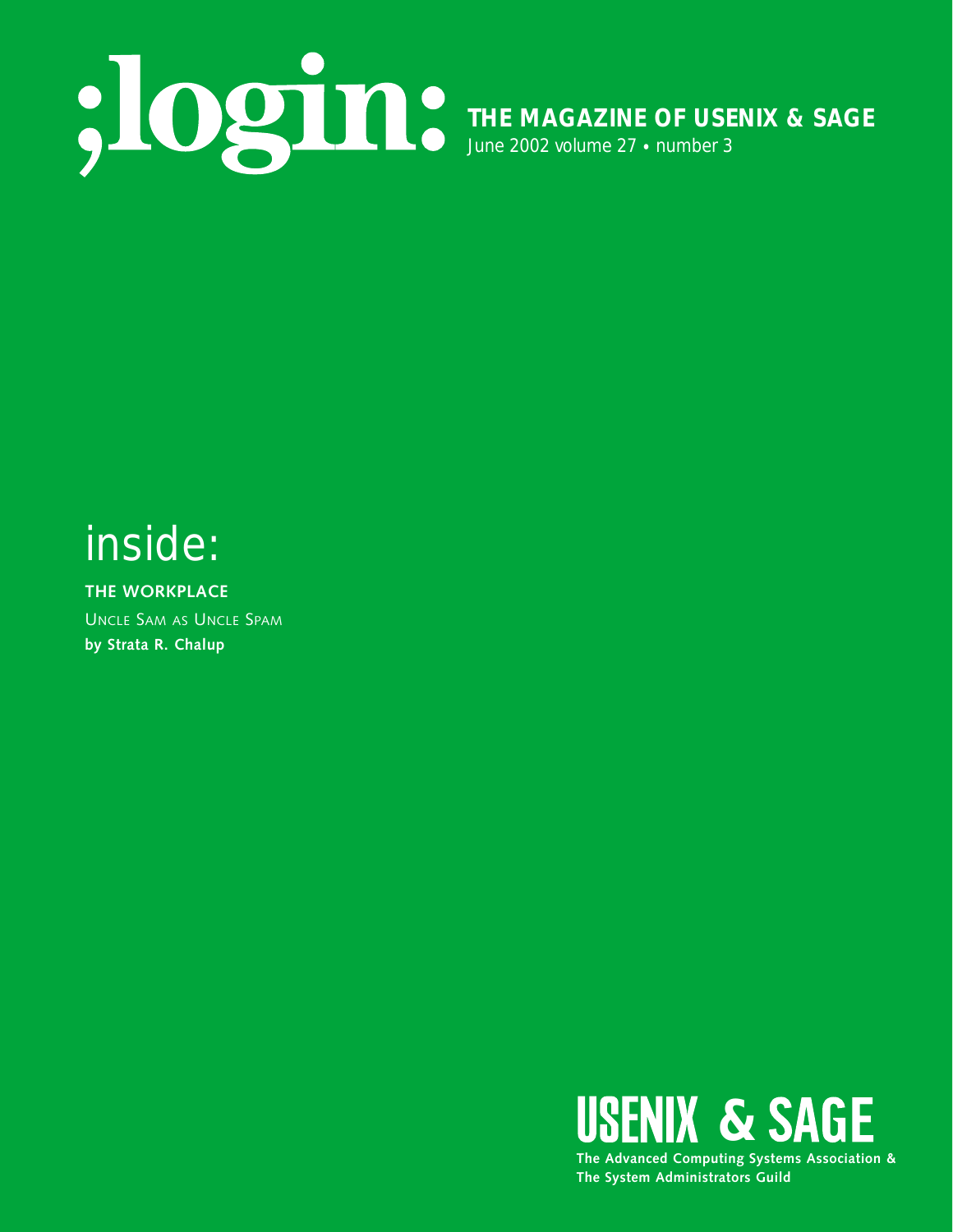# uncle sam as uncle spam

### **Coming Soon to an Email Box Near You**

Like many people, I have a habit of noticing some things only after it's too late to do anything about them. The issue raised in this article may belong to this category. It's been on my "looming over the horizon" list for quite a while.

As technologists, we can't afford our signature mistake of focusing on technology and ignoring policy. The ways in which technology is applied are almost always predetermined by existing policy. This truism scales from a small business to a huge government agency. It is the application of policy to technology in the latter that we are concerned with here.

The war against spam continues to escalate. Many of us see current legislation as one of the tools with which to mark spam for filtering ("ADV" in subject line) or to forbid its generation. Unfortunately, a powerful express train is in motion to head off antispam legislation and make it easier and easier for spam to reach you. The major player in this effort might come as a surprise to you – it's the US Postal Service.

#### **Like Charity, Spam Begins at Home**

I send in my little cards to the Direct Marketing Association annually so that our household's various US mail addresses and phone numbers are culled from the marketing lists of DMA-abiding organizations. Unfortunately, the United States Postal Service is not one of these organizations. I recently became aware of an annoying "feature" of US mail delivery, namely, that one cannot opt out of the neighborhood flyers, catalogs, grocery ads, etc. that come in the mailbox almost daily. They are addressed to "resident" at one's address, and the companies that put them together contract directly with the post office for delivery.

I pursued the query up to my local Postmaster here in Sunnyvale, CA, and was told that there is no mechanism whereby one can choose not to receive this material. I was told that it's too much work for the mail delivery workers to keep lists of who is and isn't getting it. What I was also told, which is much more important, is that there is no accounting mechanism to reflect that some customers might opt out. How convenient!

When I vented on the topic of physical spam to a local mailing list, one person suggested, "Mark it 'return to sender' and put it back. Make the post office deliver it twice, once to you, once to them." I appreciate the thought, but it seems an unwieldy solution for several reasons. First, it merely creates an extra obligation on my part, beyond simply recycling it or throwing it away. It also amounts to trying to start a denial-of-service attack on the USPS rather than to approach the problem constructively. This raises some ethical issues, to say the least.

The DMA substantially agrees with groups like the Coalition Against Unsolicited Commercial Email (CAUCE) about what constitutes spam. The USPS failure to adhere to DMA opt-out for its local physical-mail spam is all too likely a significant predictor of their stance on email spam. For many years, the US Postal Service and other groups have been kicking around various plans to allow so-called universal email delivery to US residential addresses. I find it very plausible that we could end up with non-opt-outable post office spam in our email boxes down the road. How real is this threat?

#### **by Strata R. Chalup**

President, VirtualNet; Starting as a Unisys 68K admin in 1983, Strata Chalup is now an IT project manager but allegedly has retained human qualities. Her mixed home network (Linux, Solaris, Windows) provides endless opportunties to stay current with handson tech.

*strata@virtual.net* 

#### CORRECTION:

In my "Consulting Reflections" article (February *;login:*), I made a "braino," the advanced form of a typo, saying the US Social Security allocation is between 7 – 8% of your 1099 income. It's 7 – 8% of your W2 income, not your 1099. When you're doing 1099 work, you must provide the employer match yourself, as well as the Social Security. The 2001/2002 figure is 15.30%. That's actually combined Social Security and Medicare. The Social Security is only applied to the first \$84,900 of your income (up from \$80,400 in 2001), but the Medicare has no income cap. For a very lucid explanation of how to calculate these, try this "Ask Alice" column from the CCH Small Business Toolkit: *<http://www.toolkit.cch.com/advice/01-> 070askalice.asp.* By the way, I don't recommend doing your own taxes if you are consulting, unless you're an accountant! Thanks to Toni Veglia for spotting the braino, and for letting me know that I got it right in a previous article. SRC.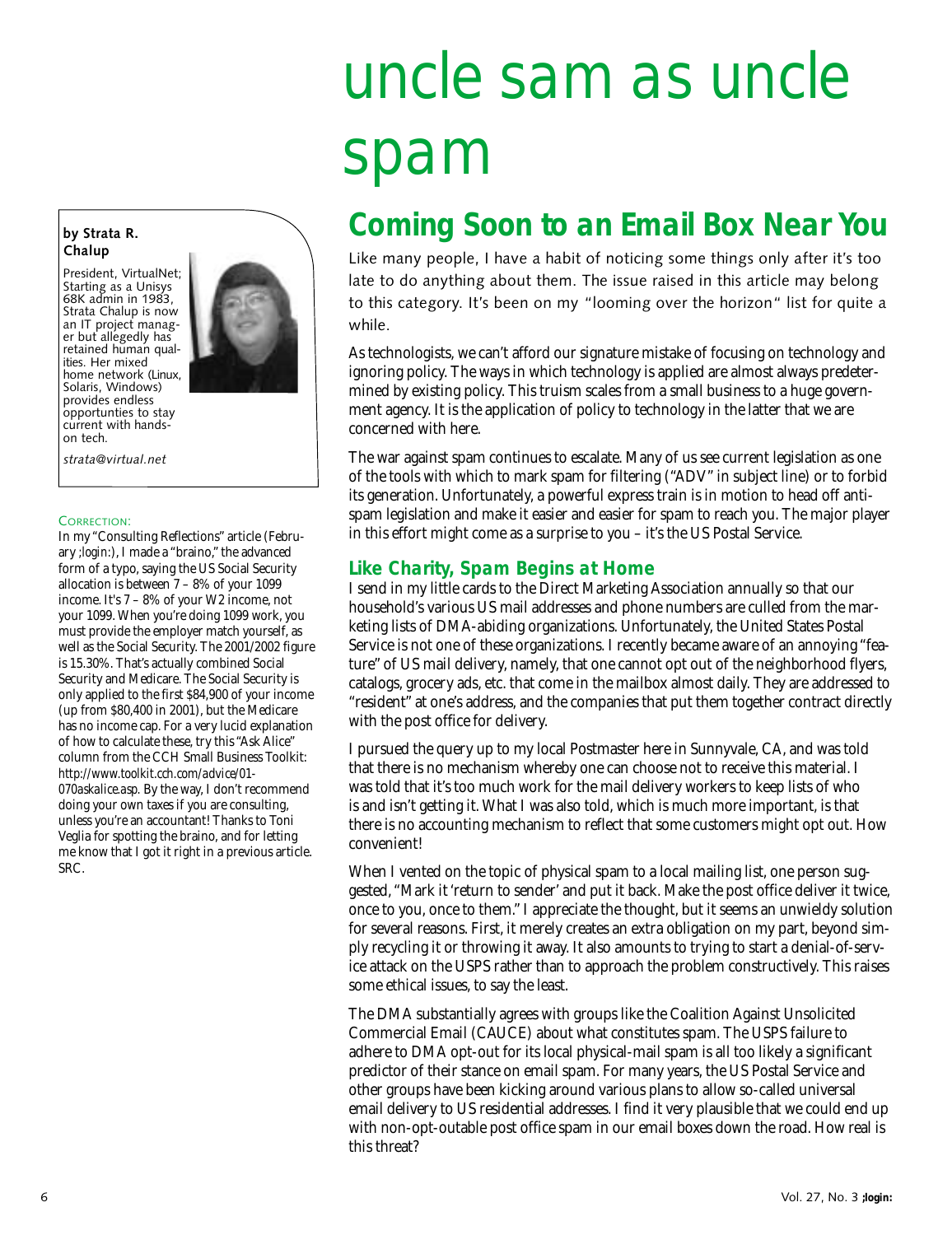Let's take a look at the USPS policies and directions on physical spam mail, and try to make an educated guess.

#### **A Disturbing Precedent**

The USPS tried launching an electronic delivery service called PosteCS back in 2000. The service would deliver documents via a combination of email and hosted Web repositories, specifically by sending messages which contained embedded document retrieval URLs. If one goes to the PosteCS FAQ today, one sees that the service has been cancelled. The site says that PosteCS "did not meet the Postal Service's market expectations."

Pulling an older copy of the PosteCS page from Google's handy cache, one finds an FAQ question, "What if I want to send thousands of PosteCS packages per day and want the packages to be sent out automatically?" The answer was that "the PosteCS Team would be happy to speak with you regarding potential Application Programmer Interface (API) solutions for your automated sending needs," and included an 800 number with which to contact them.

What does the USPS itself have to say about it? This quote from the now-defunct PosteCS FAQ is fairly eloquent on the subject:

Q. How does PosteCS fulfill the U.S. Postal Service's primary mission?

A. PosteCS fulfills the Postal Service's mission to 'bind the nation together through its communications.' This includes providing universal service by delivering mail to every address in the country. In keeping with this mandate, USPS is offering PosteCS as a way to deliver electronic mail with the same security and privacy that customers have come to expect. The Postal Service recognizes the need to respond to new and emerging business needs and PosteCS helps to fulfill this need.

Alert readers will have immediately noticed that the focus is on business needs for delivery. As the US Postal Service is pressed more and more strongly to stand alone with minimal government funding, it is becoming more and more business oriented. Individual consumers simply do not use the system in sufficient volume to pay for the infrastructure – to survive, the USPS is going to have to continue to make business its number one priority. The issue for those of us with United States mailing addresses is that the USPS' status as a quasi-governmental agency may do an end-run around all the anti-spam efforts we can muster.

#### **We're from the Government and We're Here to Help You (to Spam!)**

It's not necessary to dig very deeply to find out how the USPS feels about spamming, excuse me, direct email solicitation. They currently offer a wide range of services for businesses, grouped conveniently on a page whose title is a blatant "Get More Customers." (*<http://www.usps.com/smallbiz/smcust.htm>*) Services include an online directory of Authorized Affiliate Merchants who sell direct mail services, including addresses, and  $\operatorname{NetPost}^{(\text{TM})}$ , a way to "create mailings on your computer and send them quickly and easily." The USPS even sponsors "Direct Mail Made Easy" seminars in cities all over the country, and licenses private companies to administer the National Change of Address program. When you file your change of address forms, the USPS bundles up all the info every two weeks and sends it to NCOA, where (for a fee, of course) firms can check their direct marketing lists for accuracy (*[http://www.usps.](http://www.usps) com/directmail/faqs/lists.htm*).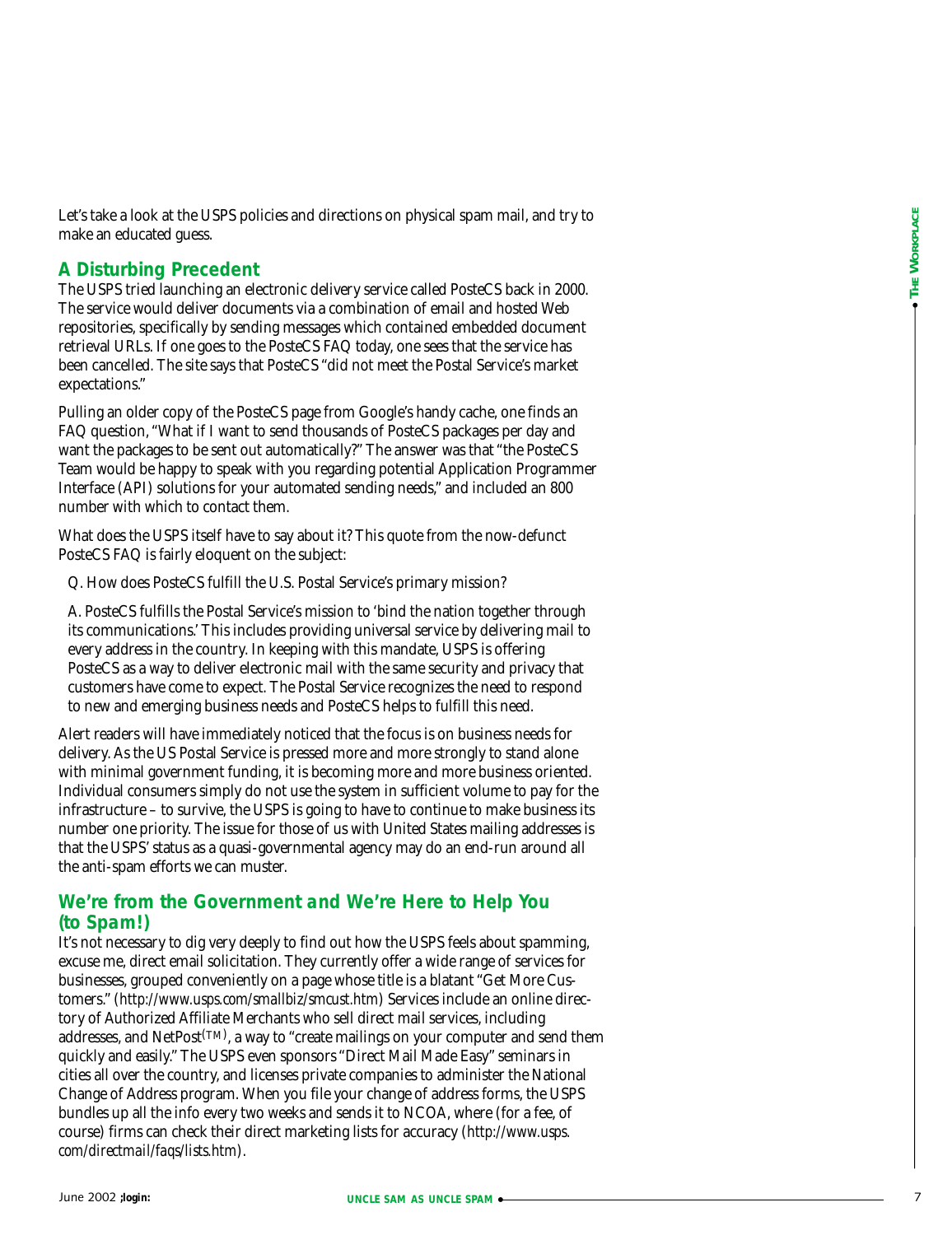"The truth is, 'junk mail' is nothing that can't be cured with a decent list." (USPS Web site).

Still not convinced? How about this?

Q. How Can the Postal Service Help You with Your Direct Mail Campaign?

A. Remember, the United States Postal Service is here to assist you in any way that we can. We believe that using Direct Mail will bring you business. And that's one of the things we're in business for." (*[http://www.usps.com/directmail/faqs/working](http://www.usps.com/directmail/faqs/working-with.htm)with.htm*)

And one final, telling salvo:

However, you could have the greatest product in the world, but, when the offer is mailed to the wrong target, it quickly becomes 'junk mail.' For example, hair products to a bald man. A dog catalog to a cat lover. Information about a preschool program to a senior citizen.

Remember, if you haven't put your package into the right hands, you've wasted money getting it there.

The truth is, 'junk mail' is nothing that can't be cured with a decent list." (*<http://www.usps.com/directmail/dmguide/discoverdm/lists6.htm>*)

There it is: "nothing that can't be cured with a decent list." As we will see, this takes on some rather interesting overtones when one considers the current planning underway for the continued modernizing of the US mail system.

#### **The Door Swings Both Ways**

It's not just that physical-world ideas end up implemented on the Internet. Internetinspired ideas can translate into the physical world, especially if there is a sufficiently powerful and flexible interface.

Most government documents make dull reading. "Seizing Opportunity: The Report of the 2001 Mailing Industry Task Force" is quite the exception. In addition to providing a view into the cheerfully upbeat world of the marketing industry, it has some eyeopening findings and recommendations to make about USPS technology and future directions.

I noticed bar codes appearing on US mail many years ago. I kind of figured – when I thought about it, which was rarely – that they had the address info coded onto them. I was mostly right, but things have evolved considerably since last I looked.

The USPS now uses a system called PLANET to make sure each piece of US mail is uniquely identified. That makes sense, given added-value delivery services such as Return Receipt, Certified Mail, and the like. They need to track these things. Now comes the next phase, and here's where I get cold feet.

#### **Speedy Delivery – Of a Cookie?**

The USPS has been planning to move to using composite and two-dimensional bar codes which "allow companies to access information about a mail item wherever and whenever the information is needed. The mailing industry can utilize this information prior to induction into the mailstream, and after delivery by the Postal Service, without needing to access an online database, or open each mail piece." The reason for the more complex bar codes is to be able to attach more data to individual pieces of mail.

The report says that: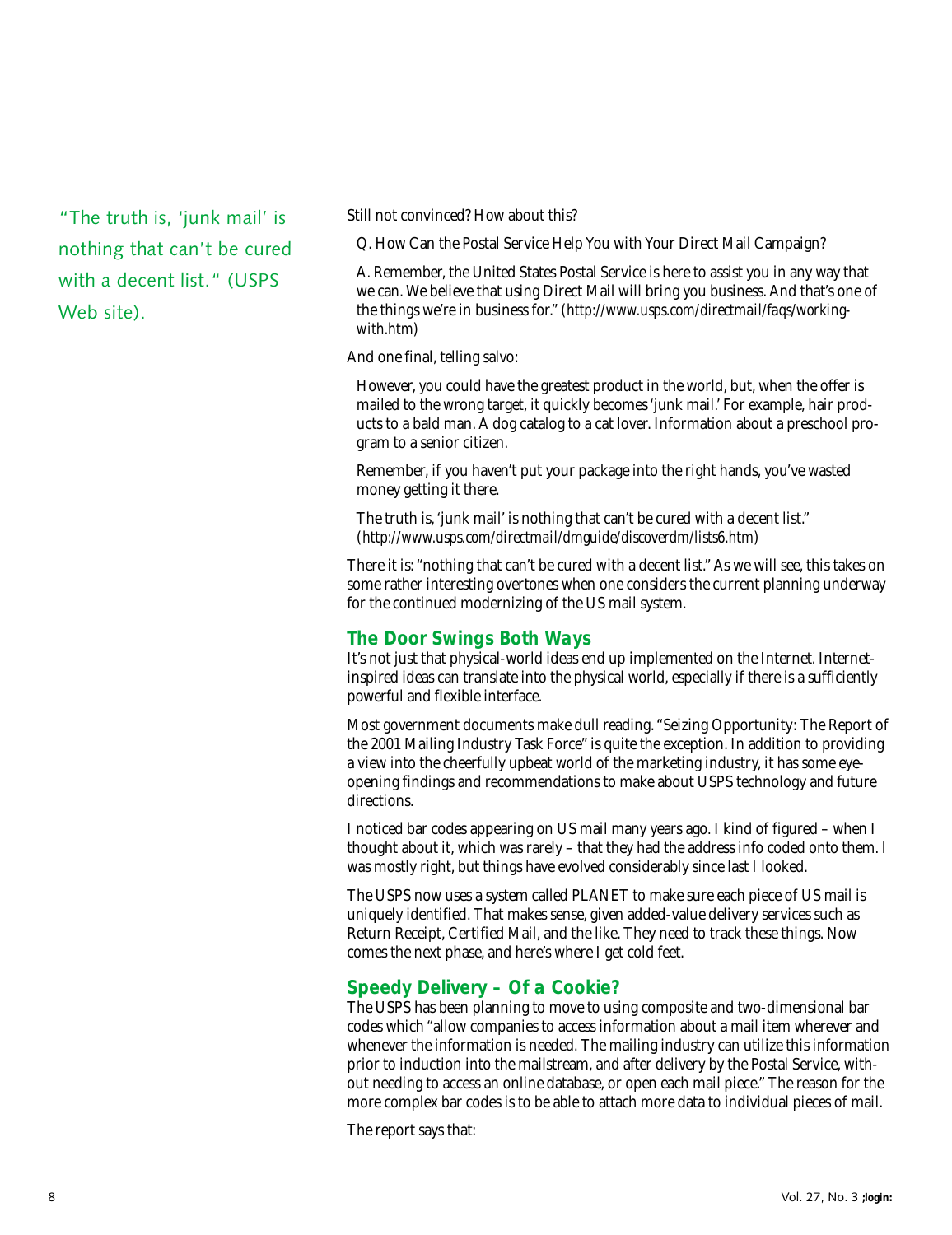Intelligent mail – the use of data-rich, machine-readable bar codes to make each mailing piece unique – will allow the mailing industry to compete by including data that 'lives' with the mail piece or package. By linking mail with complementary information channels, intelligent mail creates value for the consumer, sender, and the processor . . . Industries . . . are extending their services by implementing the next generation of barcoding . . . These codes allow tagging of each mail piece or parcel with an entire data file, not just a unique number.

The way I read this is that physical mail is generating the equivalent of cookies, and that the USPS is working directly to become another DoubleClick. This is pretty alarming. Equally alarming is the prospect that someone with access to my physical mail and a bar-code reader can suddenly get a lot more information about me than I might like. What data sets would be put on an individual piece of mail, and how widely would the data sets be shared? Who knows?

If the data is widely shared, someone scanning a random postcard coupon mailing could conceivably tie into targeted information that includes things like financials, family members, and the like. If the data is closely held and varies from direct mail firm to firm, we could see the emergence of a nice little cottage industry in mail pilfering or at-mailbox scanning to create aggregate databases. Though it would be tough for these hypothetical cottage industry players to compete with the USPS, given that every piece of mail will be scanned through their system. Did I already mention DoubleClick?

In this entire report, one lone sidebar mentioned in passing that "Other information lodged within the bar codes of catalog labels will allow the same consumers to tell mailers to remove them from the retailers' lists." That's *one* mention of opt-out so far in this entire document. Ouch! Disturbingly, on the same page as our tiny ray of light, we find that the Task Force recommends that "consideration be given to amendments to current privacy legislation to allow proper use of credit header and driver's license information for address quality – not marketing – improvement."

#### **Rabbit Committee Announces Lettuce Patch Initiative**

So, who exactly is the "Mailing Industry Task Force"? They spent six months producing a report released in October 2001 and are continuing with Phase Two. The Deputy Postmaster General and "other senior postal executives" are part of the Task Force. So are "eleven chief executives and leaders of the world's largest mail-focused corporations," ranging from Pitney-Bowes to Wunderman. The latter, not exactly a household word, was described in the report as "the world's largest direct-to-customer marketing solutions company."

The Task Force unsurprisingly recommends the formation of an Industry Council as the "logical and seamless extension of the work already undertaken by the Task Force." The number one item on the agenda of the Industry Council, right after starting a positive publicity storm about use of US mail? Tackling privacy legislation, of course!

Current and pending information usage law and regulation will significantly impact the mailing industry and consumers. Much of the debate surrounds information access to interested third parties. To date, proponents of restricting information access have carried the day [*author: oh, really?*], without adequately considering economic and social consequences . . . [U]nyielding legislation that . . .